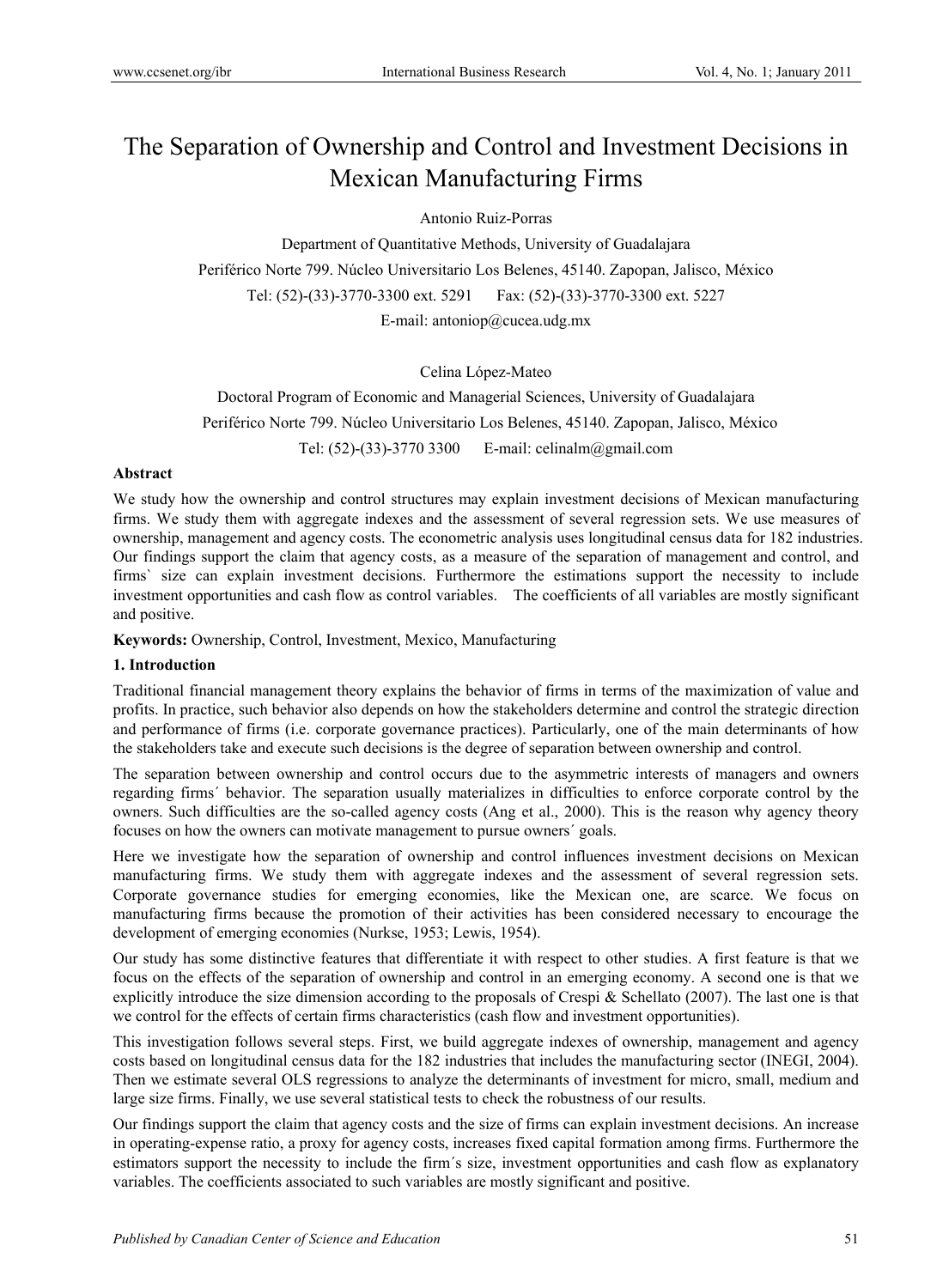The paper is organized as follows. Section 2 reviews the literature. Section 3 describes the methodological design of the research. Particularly it focuses on the description of the data, indicators, model specifications and econometric techniques. Section 4 shows the assessment outcomes. It also includes further statistical estimations and tests to support the empirical assessments. Section 5 discusses the main findings. Section 6 concludes.

#### **2. Literature review and background**

Here we review the literature relevant for our investigation. First we review the literature that describes the relationships between the separation of ownership and control and agency costs. Then we review some studies that focus on the relationship between corporate governance and investment decisions. Later we focus on recent papers that emphasize the importance of firm size for investment decisions. Finally we review the literature of corporate governance in the context of the Mexican economy.

## *2.1 The separation of ownership and control and agency costs*

Traditionally, corporate governance studies assume that the owners of corporations do not have full authority to determine corporate practices. Such lack of control is justified in terms of the asymmetric interests of managers and owners (Berle & Means, 1932). Indeed, many corporate governance studies, under this assumption, analyze how the separation of ownership and control may affect the decision-making process of the firms.

Theoretically, the separation between ownership and control has been analyzed in terms of the principal-agent framework. Under such framework, corporate decisions and agency costs are explained in terms of the asymmetries of interests of the stakeholders in the firm (Daily et al., 2003). Moreover, an increase in the degree of separation between ownership and control increases agency costs (Ang et al., 2000).

Agency costs are essential to explain the separation between ownership and control. These costs include the ones associated to the risk that the agents will take advantage of the firm for their own benefit. Other costs relate to the resources needed to provide incentives and align the interests of owners and managers. Paradoxically, in spite of their importance, studies that measure these costs only exist since the late 1980`s (McKnight & Weir, 2009).

The limited evidence regarding agency costs explains why the separation between ownership and control has been recently questioned. Particularly, Cheffins & Bank (2009), after analyzing various studies conducted between 1930´s and 1980`s among US firms, conclude that corporate governance has never been characterized by such separation. Moreover, they argue that this separation only exists when owners delegate authority on employees.

We believe that further studies regarding the separation between ownership and control must include measures of ownership, management and agency costs. We need such studies to assess the pertinence of the principal-agent framework and to improve our understanding of corporate governance practices. This consideration justifies why in this study we include such measures for empirical purposes.

## *2.2 Investment decisions and corporate governance*

Financial economics considers that firms are flows of financial streams that depend on investments (Milgrom & Roberts, 1992). Such consideration explains why the study of optimal investment decisions and their determinants is an important research field from a financial perspective. Indeed, the long-term performance of firms cannot be understood without understanding their investment decisions.

Some studies suggest that investment decisions depend on corporate governance practices. Andres (2008) argues that high levels of concentration between ownership and control are associated with high levels of investment. He arrives to such conclusion by analyzing panel-data of non-financial German firms. Indeed his findings suggest that efficient investment decisions, low agency conflicts and small information asymmetries occur mainly in family firms.

Syriopoulos et al. (2007) support the importance of the corporate governance processes. Concretely, they find a direct relationship between ownership concentration and market value of Greek firms. In their study, such relationship depends on investment decisions. Moreover, in their study they show how different ownership structures may influence the allocation of firms´ resources.

However, some studies do not support the previous claims. Madden (1982) finds that stock market performance, a measure of expected financial streams, is independent of the relative separation of ownership from control. He arrives to such conclusion after comparing the performance of 199 industrial corporations. Thus, according to his findings, at least financial investment may not depend on specific corporate governance practices.

The previous studies show that the nature of the relationship among investment and corporate governance remains unclear. Some studies have analyzed it with qualitative methodologies to gain some insight and further knowledge. Among them, the one of Danielson & Scott (2007) suggests that overinvestment occurs when firms have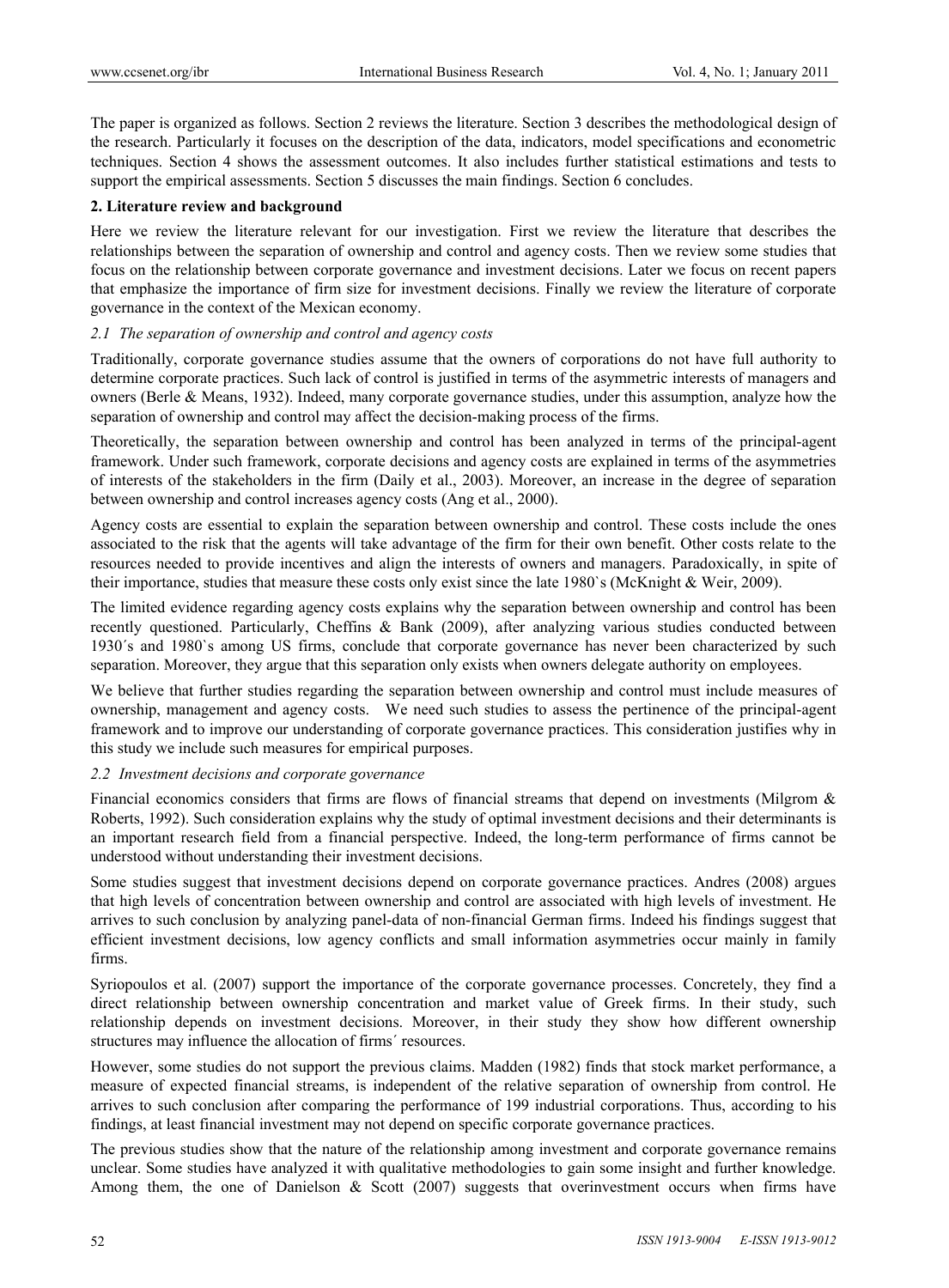non-concentrated ownership and control structures. However what seems clear is that further research may be necessary to clarify such relationship.

# *2.3 Investment and firm size*

Traditionally, the size of firms is considered an important variable to analyze competitive and behavioral issues. Recently, it has been used to analyze corporate governance issues. Particularly, Crespi & Schellato (2007) believe that such variable is important to understand the relationships among the degree of concentration of the ownership, control structure and firm investment behavior.

Bøhren et al. (2007) suggest that the size of the firms is necessary to understand corporate governance practices. They find that good practices drive managers to invest and to exert effort to find productive investment projects. Moreover, these practices seem to improve the efficiency of capital allocation in US manufacturing firms. They arrive to such conclusions by controlling cash flow and investment opportunities.

The comparative study of Gugler et al. (2007) confirms the relevance of the size of the firms. They arrive to such conclusion by analyzing the determinants of investment decisions under different corporate governance regimes in Anglo Saxon and European Continental firms. Moreover, their findings suggest that the separation of ownership and control, agency costs and investment decisions are closely related.

The existence of a positive relationship between the size of firm and its levels of investment is explained in terms of the facilities that large firms may have to acquire external funds. However, in spite of this belief, some studies suggest that this claim is not necessarily true, at least for OECD countries (Kadapakkam et al., 1998). Thus, further research seems necessary to clarify the nature of such relationship.

# *2.4 Corporate governance in the Mexican economy*

Some economists believe that good corporate governance practices contribute to foster economic growth (Claessens, 2006). Such belief relies on the effects that such practices may on productive investment. Particularly, it is believed that in emerging economies, good corporate governance practices may alleviate the problems associated to the existence of incomplete and imperfect markets and weak institutional frameworks that characterize such economies.

The potential benefits of good corporate practices in emerging economies seem extraordinary. Among other benefits, they could allow access to these economies to external funds, reduce their capital costs, improve the operational performance of their firms and improve the relationships among firms´ stakeholders (Claessens, 2006). Indeed the study of corporate governance practices seems a natural research field for development studies.

Paradoxically, most corporate governance studies focus on developed economies, not on emerging ones. Several problems regarding the collection of corporate data in such economies explain such situation. Furthermore the existence of alternative objective functions and behavioral mechanisms among firms complicates further the development of such studies (Allen, 2005). Indeed the literature on these economies, like the Mexican one, is scarce.

In Mexico most corporate governance studies study firms listed in the local exchange market. Such studies are fairly recent and are mainly descriptive. Among them, the one of Castrillo & San Martin (2007) analyze the structures of ownership and control in family firms. The study concludes that the concentration of such structures reduces principal-agent problems. Theoretically such findings have been explained by Castillo-Ponce (2007).

Ruiz-Porras & Steinwascher-Sacio (2008) analyze the relationships among corporate governance, diversification strategies and financial performance for a sample of 99 non-financial firms. Their findings show that in firms where property is concentrated there is an orientation toward the domestic market. They also find that there are no trends, regarding strategies and performance, related to the separation between ownership and control.

The previous studies on corporate governance do not focus on manufacturing firms. Moreover, none of them focuses on agency costs, investment decisions or firm size. Indeed, to the best of our knowledge, studies on the relationships among the empirical effects of corporate governance in the manufacturing sector do not exist for Latin American economies. We believe that further research may be necessary, particularly, for development purposes.

## **3. Methodology**

Here we describe the methodological design of our investigation. Specifically, we describe the sources of data and the indicators used in the econometric assessments. Furthermore we describe the econometric modeling and testing procedures used to analyze the relationships among the separation of ownership and control, agency costs and investment decisions in Mexican manufacturing firms.

## *3.1 Data sources*

We use data from the "Economic Census 2003" reported by the Mexican Bureau of Statistics (INEGI). Such census is constructed accordingly to the North-American-Industry-Classification-System (NAICS). We use a longitudinal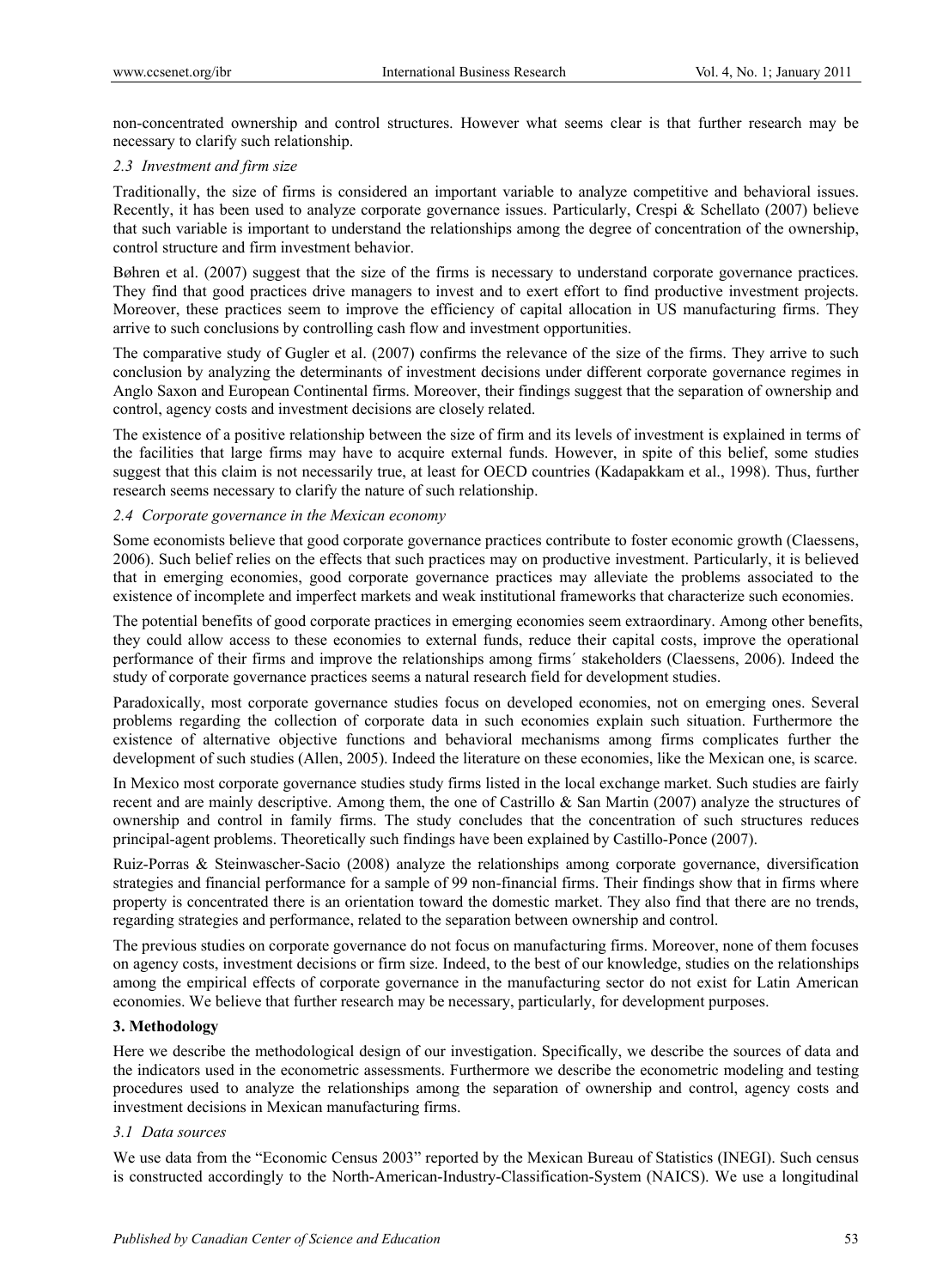data set because previous censuses are built with non-comparable methodologies. In Mexico census data are collected every five years. Currently, data for the census collected in 2008 are not available.

Firm-level data are not available due to confidentiality reasons. Here we deal with such constraint by constructing a set of four representative firms for each of the 182 industries included in the census. We build the representative firms accordingly to the number of employees. A micro firm has no more than 10 employees. A small firm has between 11 and 50. A medium firm has between 51 and 250. A large firm has at least 251 employees.

The Mexican census classifies firms of each industry into groups according to the number of employees. The census includes 12 classificatory groups for each of the 182 industries. We do not follow this classification system due to its complexity. We use a simplified one that only includes four groups. The simplified system follows the one of the Mexican Economics Ministry. For comparative purposes, Table 1 shows the relationships between both systems.

We build each representative firm in order to describe the behavior for the representative firm of size "j" of industry "i". We estimate a weighted variable to assess the effects of the size of the firms according to the classification system proposed by the Mexican Economics Ministry. We use as weight the mean of the number of employees by each type of firm. The representative firm variable is calculated as follows:

$$
P_{ijt} = \frac{n_{ijt}M_{jt}}{\sum_{t} n_{ijt}M_{jt}}
$$
  
\n
$$
i = 1,...,182
$$
  
\n
$$
j = 1,2,3,4
$$
  
\n
$$
t = 1,...,12
$$
  
\n(1)

where  $P_{ijt}$  is the weighted indicator of the industry "i", size "j", group "t";  $n_{ijt}$  is the number of firms of the industry "i", size "j", group "t";  $M_{it}$  is the mean of the number of employees of size "j" in group "t"; the subindex "i" refers to the i-th industry; the subindex "j" refers to the firm of size "j" (micro, small, medium and large firms); the subindex "t" refers to the t-th groups included in the size-j classification.

We build representative variables for all the independent and dependent variables. We use the weighted indicator of each one of the four representative firms of industry i to estimate each variable. We multiply  $P_{ijt}$  by each variable included in the census classification for each one of the twelve groups of firms Vijt. Such multiplications added accordingly to each subindex "t" provide us with a variable each representative firm of size "j" of the industry "i".

$$
RF_{ij} = \sum_{t} P_{ijt} V_{ijt}
$$
  
\n $i = 1, ..., 182$   
\n $j = 1, 2, 3, 4$   
\n $t = 1, ..., 12$  (2)

where  $RF_{ii}$  is a variable associated to the representative firm of the industry "i", size "j";  $P_{ii}$  is the weighted indicator of the industry "i", size "j", group "t".

We should emphasize that the methodological approach developed here allows us to describe the behavior of representative firms. Particularly, it allows us to describe and capture aggregate trends of behavior of firms that belong to a particular industry and size. Representative firm variables are aggregate indexes. Hence the approach does not allow us to analyze the behavior of specific firms.

#### *3.2 Variables*

Here we describe the main aggregate variables (indexes) used in our econometric study. Particularly, here we use the independent variables as proxies of the ownership and control structures. We follow the proposals of Ang et al. (2000), Bøhren et al. (2007) and Danielson & Scott (2007) to use such variables. The set of dependent, independent and control variables is summarized in Table 2.

The set of independent variables includes proxies for the relevance of ownership and management. We follow Bøhren et al. (2007) to build them. We include these indexes for completeness and consistency with traditional corporate governance studies. These variables, in addition to the agency cost ones, aim to capture the effects of the ownership and control structures on investment decisions.

We follow Ang et al. (2000) and Danielson & Scott (2007) to build the agency cost indexes. We assume that agency costs reflect the degree of separation between ownership and control. We use two alternative measures of agency costs. The first one is the ratio of operating expenses to annual assets (operating-expenses ratio). The second measure is the asset utilization ratio, which is defined as the ratio of annual sales to total assets.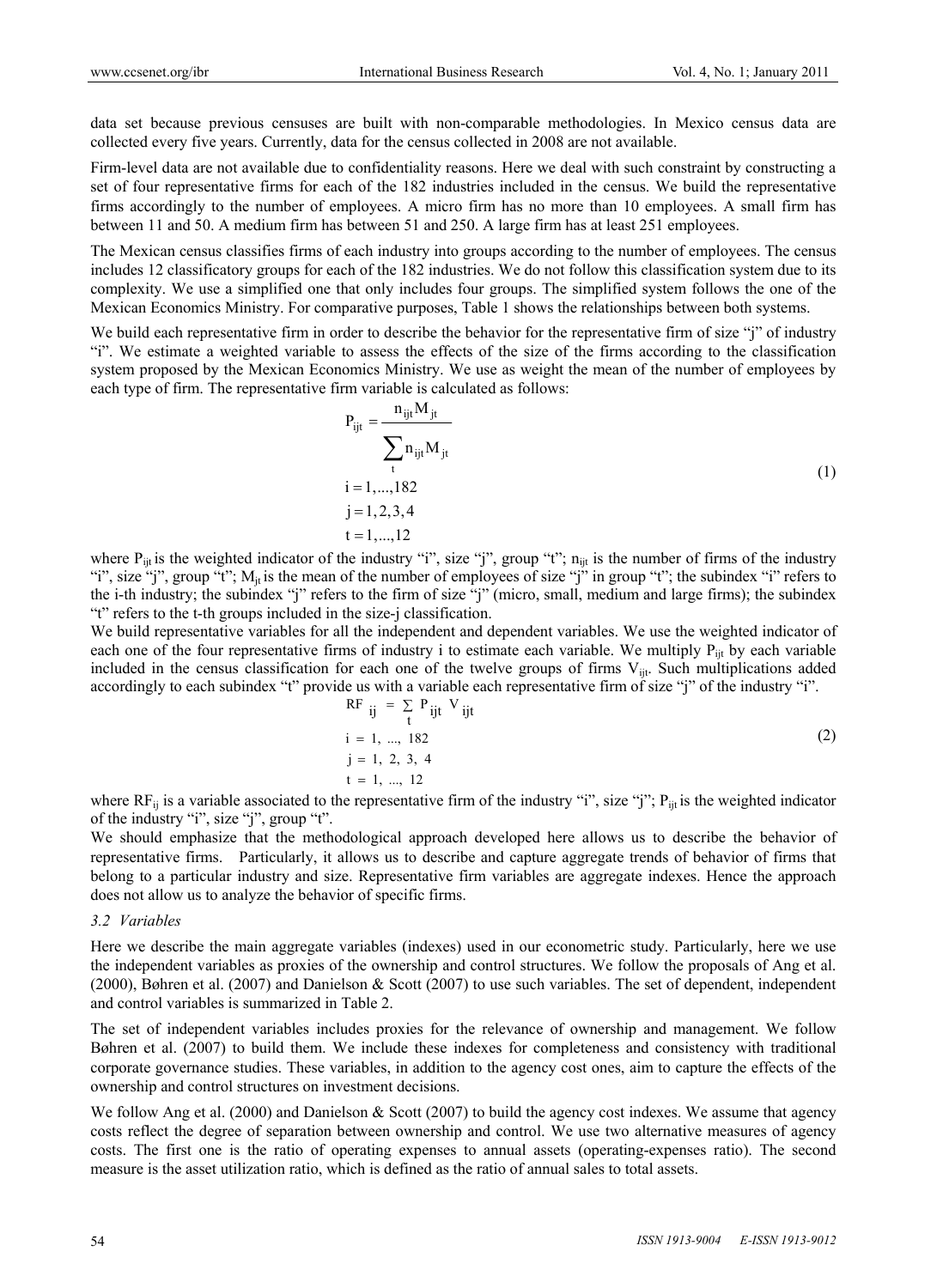The agency cost indexes are in reality measures that indicate how effectively the firm's management controls operating costs and deploys its assets. When the operating expenses ratio increases we assume that occur a decrease in efficiency. When the asset utilization ratio increases there is an increase of resources controlled by management. Here we use both proxy measures of agency costs for consistency and completeness with the previous studies.

#### *3.3 Modeling specification and econometric techniques*

Econometrically, we use a log-linear functional form specification to describe the relationships among ownership, management, agency costs and investment. Such specification allows the regression coefficients to measure the elasticity of investment with respect to each independent variable (determinant). Moreover, the log transformation reduces the possibility of heteroscedasticity problems.

Our assessment approach uses three sets of regressions for comparison purposes. The first set includes the whole set of ownership, management and agency costs measures. The second one includes only the ownership and management ones. The third set includes the agency cost ones. Each set is integrated by four regressions that focus on a specific type of firm (micro, small, medium and large). Thus the model specification set is:

$$
\ln I_{ij} = \alpha_0 + \alpha_1 \ln O_{ij} + \alpha_2 \ln C_{ij} + \alpha_3 \ln O E_{ij} + \alpha_4 \ln AU_{ij} + \alpha_5 \ln IO_{ij} + \alpha_6 \ln CF_{ij} + \alpha_7 \ln S_{ij} + \epsilon_{ij}
$$
 (3)

$$
\ln I_{ij} = \alpha_0 + \alpha_1 \ln O_{ij} + \alpha_2 \ln C_{ij} + \alpha_3 \ln IO_{ij} + \alpha_4 \ln CF_{ij} + \alpha_5 \ln S_{ij} + \epsilon_{ij}
$$
\n
$$
\tag{4}
$$

$$
\ln I_{ij} = \alpha_0 + \alpha_1 \ln O E_{ij} + \alpha_2 \ln AU_{ij} + \alpha_3 \ln IO_{ij} + \alpha_4 \ln CF_{ij} + \alpha_5 \ln S_{ij} + \epsilon_{ij}
$$
\n(5)

where  $I_{ii}$  is investment;  $O_{ii}$  is the ownership index;  $C_{ii}$  represents the management index;  $OE_{ii}$  is the operating expenses ratio;  $AU_{ii}$  represents the asset utilization ratio;  $IO_{ii}$  represents the investment opportunities;  $CF_{ii}$  is cash flow;  $S_{ii}$  is the size of the firm;  $\varepsilon_{ii}$  is the random error term.

We use the Ordinary-Least-Squares (OLS) technique to develop the regression analysis. Statistically the OLS technique provides us the best linear unbiased estimators (BLUE) under certain assumptions. Such assumptions include: 1) Linearity of the parameters; 2) Normality,  $\varepsilon_{ij} \sim N(0, \sigma^2)$ ; 3) Homoscedasticity, VAR[ $\varepsilon_{ij}$ ] =  $\sigma^2$ ; 4)  $\text{COV}[\epsilon_{ii}, X_i] = 0$ ; 5) No specification bias in the model; and 6) No perfect multicollinearity.

The adequacy of the OLS technique and the robustness of our results are supported with several tests. Concretely, we use pairwise correlation analysis to assess the degree of collinearity among the explanatory variables. In addition, we use Jarque-Bera tests to assess the normality of residuals and Breusch-Pagan tests to detect heteroscedasticity in all the regressions. Furthermore, we use specification-error Ramsey tests to assess the assumptions regarding the functional specification form and to detect omitted-variable bias.

The design of the investigation aims at studying the following hypothesis:

i. Agency costs as a measure of the separation between ownership and control may influence investment decisions.

ii. The size of the firms is necessary to understand corporate governance practices and investment decisions.

iii. Firm and environmental characteristics (cash flow and investment opportunities) may influence investment decisions of Mexican manufacturing firms.

## **4. Empirical assessment**

We begin by exploring the correlations between the agency cost proxies and between the ownership and management indexes. Concretely, we use pairwise correlation analysis to assess the degree of collinearity between the operating-expenses and asset-utilization ratios. We also estimate the correlations between the ownership and management indexes. We summarize the statistical results in Table 3.

Table 3 suggests that both measures of agency costs are complementary in the Mexican manufacturing firms. The non significant correlation between both measures of agency costs shows that the degree of multicollinearity is low and that they should be treated as statistically independent. Such correlations do seem to depend on the size of firms. These findings support the functional-specifications forms proposed in equations (3) and (5).

Table 4 reports the regression outcomes for the first set of regressions defined by equation (3). It suggests that ownership and management may be separated among manufacturing firms. In each regression the coefficients associated to both types of measures have opposite signs. Indeed, the outcomes suggest that the relevance of such separation depends on the size of the firms.

Interestingly, the outcomes support the claim that agency costs are necessary to understand corporate governance decisions. Indeed all the coefficients associated to the operating expense ratio index are positive and mostly significant. Moreover the significant coefficients associated to the asset utilization ratio share such positive sign. The interpretation of such findings suggests that an increase in agency costs increases investment among firms.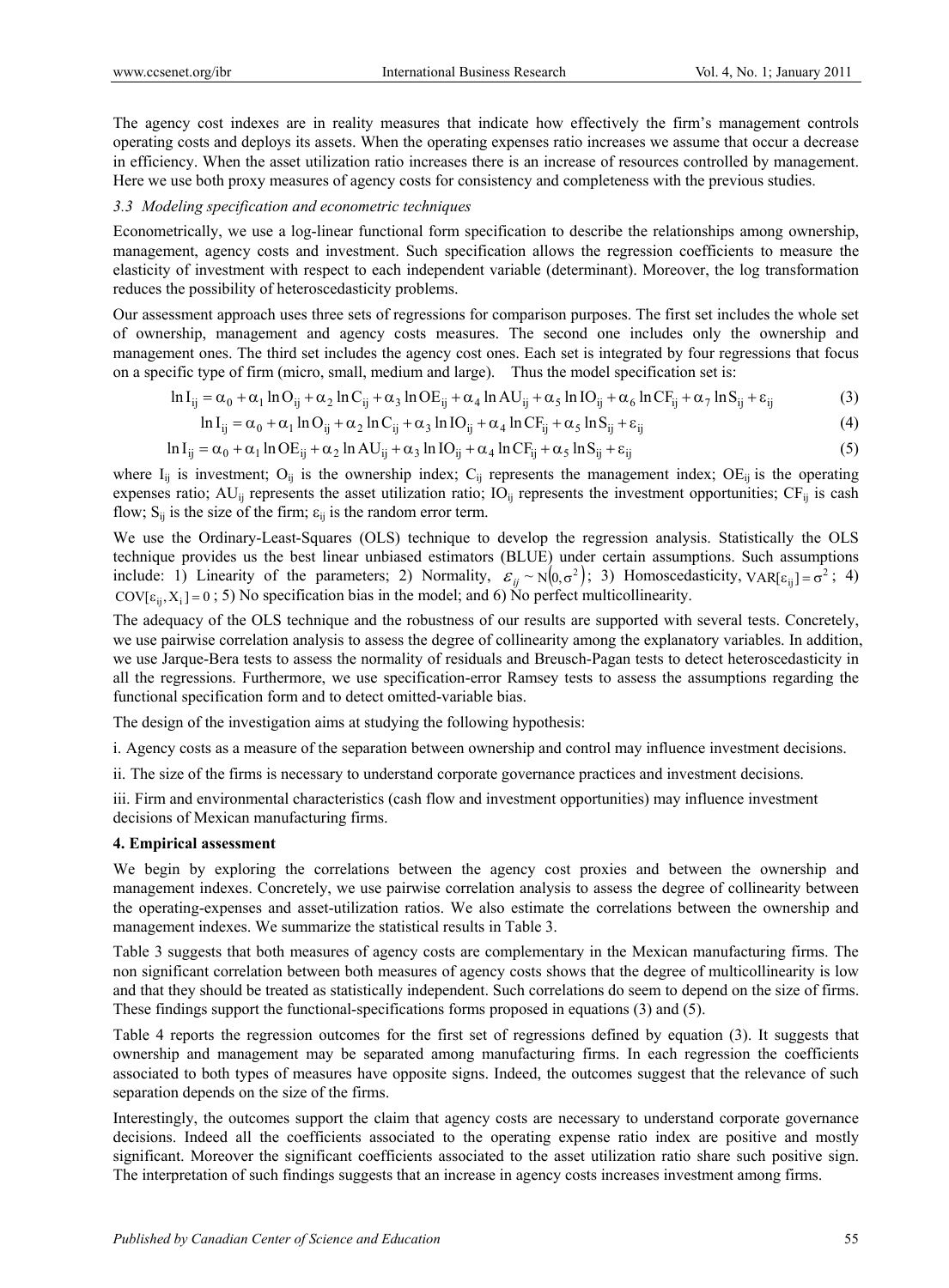Statistically, the estimators support the adequacy of the proposed regression models. In all cases, the  $R<sup>2</sup>$  estimators are high enough. In addition, the joint significance F-test estimators suggest that all the independent variables are necessary. Furthermore the estimators support the necessity to include the firm´s size and cash flow variables as explanatory variables. The coefficients associated to both variables are mostly significant and positive.

Finally, we should point out that the adequacy of the estimations is supported by additional tests. As it known, the OLS method provides efficient estimations when the errors are normally distributed and have homoscedastic variances. In the regression models analyzed here, the Jarque-Bera tests do not reject the null hypothesis of normality. Furthermore the Breusch-Pagan tests do not reject the null hypothesis of homoscedasticity.

Table 5 reports the regression outcomes for the second set of regressions defined by equation (4). It seems to confirm that ownership and management may be separated. Again, the coefficients associated to such measures have opposite signs. Moreover, the outcomes confirm that the size of the firms is important. In medium and large firms, investment increases as long as the proportion of management employees increases.

The estimators support the proposed regression models and confirm our previous findings. Again, the main statistical regression estimators suggest that the independent and control variables are necessary. The coefficients associated to investment opportunities, cash flow and the size of the firm variables are mostly significant and positive. Moreover the Jarque-Bera and Breusch-Pagan tests confirm the adequacy of the estimation method.

Table 6 reports the regression outcomes for the third set of regressions defined by equation (5). It confirms that agency costs are necessary to understand corporate governance decisions. Indeed all the coefficients associated to the operating expense ratio determinant are positive and significant. Interestingly, the results also suggest that the asset utilization ratio may not be a determinant of investment decisions.

The estimators support the proposed regression models and confirm our previous findings. Once more, the statistical regression estimators suggest that the independent and control variables may be necessary to understand investment decisions. Again, the coefficients of the firm variables are mostly significant and positive. Furthermore the Jarque-Bera and Breusch-Pagan tests confirm the adequacy of the estimation method.

The robustness of the regression models is assessed with Ramsey tests. Such tests are used to detect omitted variable-bias and/or incorrect functional forms. Here we use two versions of such test. The first one, the traditional RESET test, uses powers of the estimated independent variable as regressors. The second one uses powers of the RHS variables. The null hypothesis in both versions of the test is that the model is adequately specified (see Table 7).

The Ramsey tests suggest that the regressions for the medium and large firms do not have specification errors. Such conclusion holds with independence of the regression set assessed. However, this is not the case for the regressions used to assess the determinants of investment in micro and small firms. Such finding suggests that the relevance of the ownership and management structures may be questionable under statistical basis.

We summarize our findings by indicating that the evidence supports the claim that agency costs and the size of firms can explain investment decisions. An increase in operating expense ratio increases fixed capital formation among firms. Furthermore the estimators support the necessity to include the firm´ size, investment opportunities and cash flow as explanatory variables. The coefficients associated to all variables are mostly significant and positive.

## **5. Discussion**

We have assessed the econometric relationships between ownership and control structure with investment decisions in Mexican manufacturing firms from an aggregate perspective. Our findings support the hypotheses that the separation between ownership and control and the size of the firms may influence corporate governance practices and investment decisions. Furthermore, they also support the claim that certain firm and environmental characteristics may influence them.

The findings reported here regarding agency costs and the size of the firm are consistent with other studies. Particularly they are consistent with the ones of Ang et al. (2000) and Danielson & Scott (2007). The former study finds that the degree of separation between ownership and control (represented by agency costs) has a positive relationship with firm size. The second study provides an explanation on the basis of managerial considerations.

However, we should point out that our findings do no limit themselves to the determination of the significant determinants of investment. They also suggest that the ownership and management control indexes and the asset-utilization ratio are not determinants of investment decisions. Furthermore, they suggest that the econometric modeling structure proposed is adequate mainly for medium and large firms.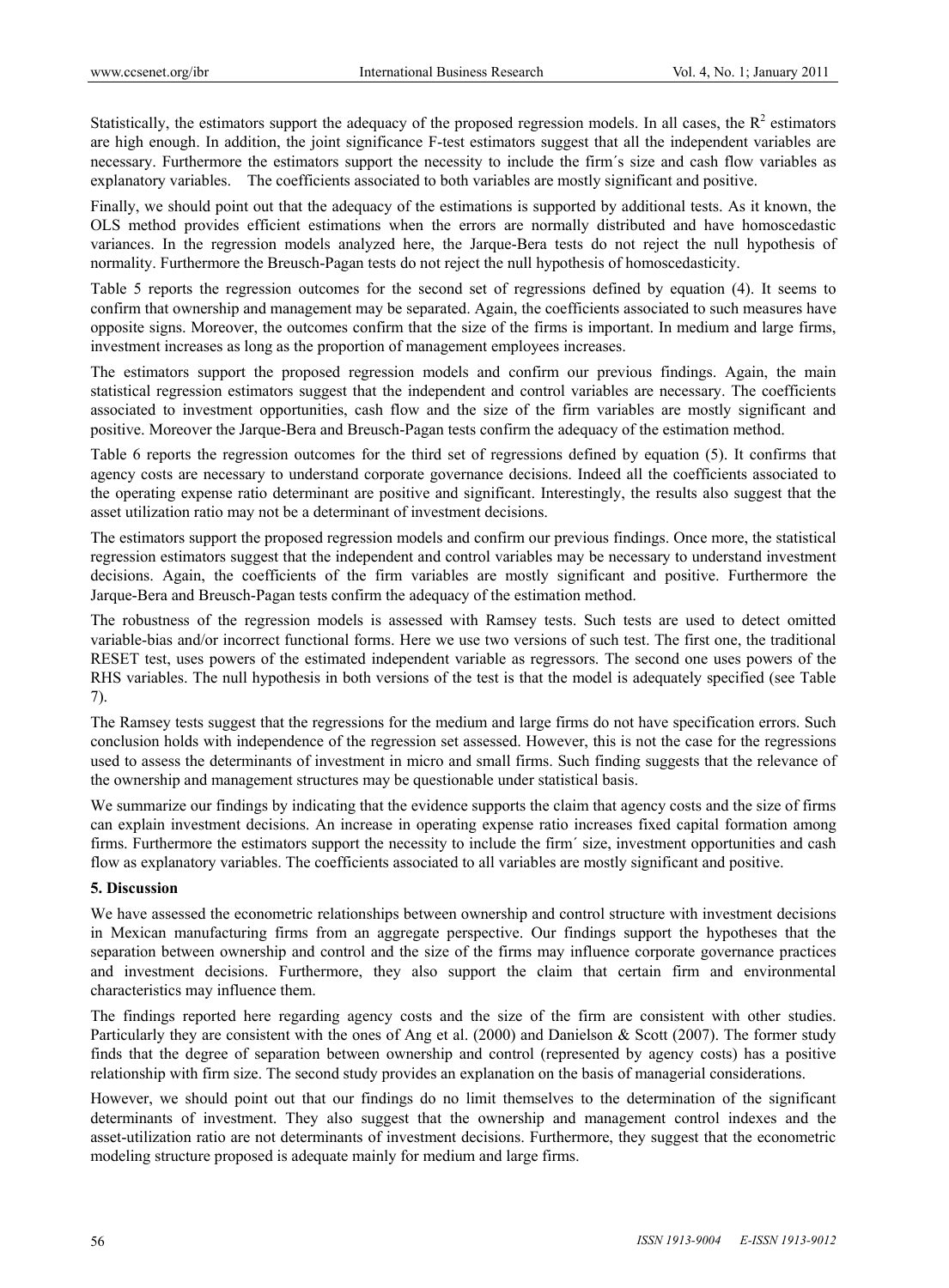We believe that the specification-error problems in the models for the micro and small firms may occur due to the omission of relevant non-measurable variables. Such belief relies on the qualitative study developed by Ekanem & Smallbone (2007). In their study they suggest that the intuition, the social networks and the experience of the entrepreneurs may be additional determinants of investment in small firms.

Finally, it is important to emphasize that our empirical methodology allows us to describe and capture trends that occur on representative firms and it is useful only for data that fulfill certain statistical requirements. The violation of some statistical assumptions or the usage of non-aggregated data may modify its usefulness as an analytical tool. Hence, we should recognize that the features of data available define the scope and limits of the methodology and the analysis developed.

## **6. Conclusions**

We have studied how the ownership and control structures may explain investment decisions of Mexican manufacturing firms with census data. We have studied them with aggregate indexes and the assessment of several regression sets. We have used measures of ownership, management and agency costs for the 182 industries that integrate the manufacturing sector. The econometric analysis has involved OLS regression techniques and several statistical tests.

The evidence supports the claim that agency costs, as a measure of the separation of ownership and control can explain investment decisions. Particularly we find that an increase in operating expense ratio increases fixed capital formation among firms. Furthermore the estimations support the necessity to include the size of the firms, investment opportunities and cash flow as explanatory variables. The coefficients associated to all variables are mostly significant and positive.

We believe that our investigation provides some ideas for further research. For example, extensions of our study may be used to analyze investment decisions in the financial and non-financial sectors. The "Economic Census 2008", when available, may provide data useful for comparison purposes. Furthermore, our results suggest that further studies on the determinants of investments in micro and small firms in emerging economies may be necessary.

## **References**

Allen, F. (2005). Corporate governance in emerging economies. *Oxford Review of Economic Policy*, 21 (2), 164-177.

Andres, C. (2008). Family ownership, financing constraints and investment decisions. University of Bonn*,* [Online] Available: http://ssrn.com/abstract=1101453

Ang, J.S., Cole, R.A. & Lin, J.W. (2000). Agency costs and ownership structure. *The Journal of Finance*, 55 (1), 81-106.

Berle, A. & Means, G. (1932). *The modern corporation and private property*. New York: Macmillan.

Bøhren, Ø., Cooper, I. & Priestley, R. (2007). Corporate governance and real investment decisions. European Finance Association, [Online] Available: http://ssrn.com/abstract=891060

Castillo-Ponce, R. A. (2007). Entre familia y amigos: La elección de la estructura de la propiedad corporativa. *Estudios Económicos,* 22 (1), 3-18.

Castrillo Lara, L.A. & San Martín Reyna, J.M. (2007). La propiedad familiar como mecanismo de gobierno disciplinador de la dirección en las empresas mexicanas: Una evidencia empírica. *Contaduría y Administración*, UNAM, 222, 59-82.

Cheffins, B. & Bank, S. (2009). Is Berle and Means really a myth? *Business History Review*, 83 (3), 443–474.

Claessens, S. (2006). Corporate governance and development. *The World Bank Research Observer*, 21 (1), 91-122.

Crespi, F. & Scellato, G. (2007). Ownership structure, financial constraints and investment decisions: Evidence from a panel of Italian firms**.** University of Turin, [Online] Available: http://ssrn.com/abstract=987996

Daily, C.M., Dalton, D.R. & Cannella, A.A. (2003). Corporate governance: Decades of dialogue and data**.** *The Academy of Management Review,* 28 (3), 371-382.

Danielson, M.G. & Scott, J.A. (2007). A note on agency conflicts and the small firm investment decision. *Journal of Small Business Management,* 45 (1), 157-175.

Ekanem, I. & Smallbone, D. (2007). Learning in small manufacturing firms. The case of investment decision making behavior. *International Small Business Journal*, 25 (2), 107-129.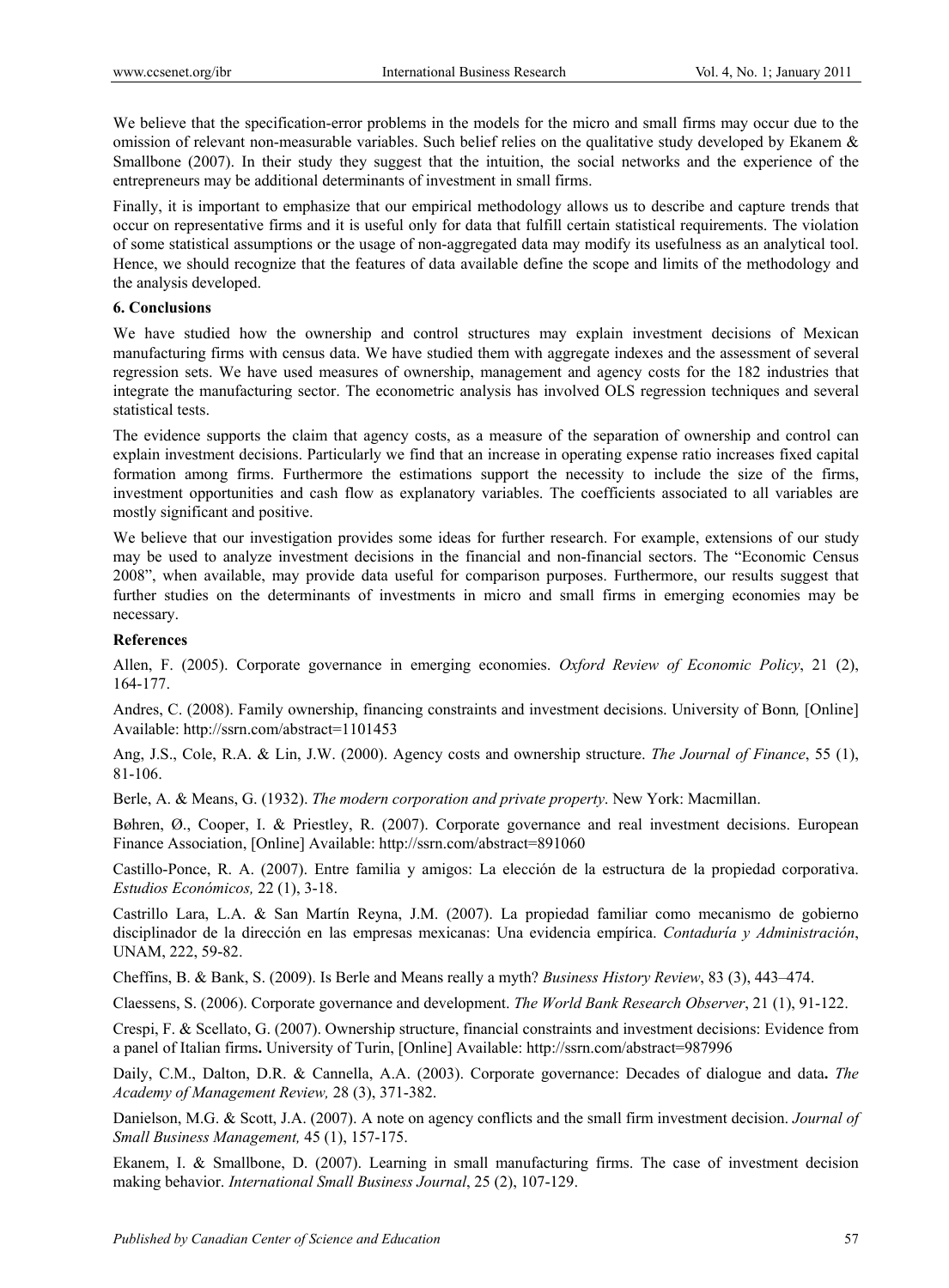Gugler, K.P., Mueller, D.C. & Yurtoglu, B.B. (2007). Corporate governance and the determinants of investment**.**  *Journal of Institutional and Theoretical Economics*, 163 (4), 598-626.

INEGI, *Censos Económicos 2004*, México.

\_\_\_\_\_ (2006). *Micro, pequeña, mediana y gran empresa. Estratificación de los establecimientos. Censos Económicos 2004,* México.

Kadapakkam, P.R., Kumar P. C. & Riddick, L. A. (1998). The impact of cash flows and firm size on investment: The international evidence. *Journal of Banking and Finance,* 22 (3), 293-320.

Lewis, W. A. (1954). Economic development with unlimited supplies of labor. *Manchester School of Economic and Social Studies,* 22 (2), 139-191.

Madden, G.P. (1982). The separation of ownership from control and investment performance. *Journal of Economics and Business*, 34 (2), 149-152.

McKnight, P.J. & Weir, C. (2009), Agency costs, corporate governance mechanisms and ownership structure in large UK publicly quoted companies: A panel data analysis. *Quarterly Review of Economics and Finance,* 49 (2), 139-158.

Milgrom, P. & Roberts, J. (1992). *Economics, organization and management*. Englewood Cliffs: Prentice Hall.

Nurkse, R. (1953). *Problems of capital formation in underdeveloped countries*. Oxford: Basil Blackwell.

Ruiz-Porras, A. & Steinwascher-Sacio, W.H. (2008). Gobierno corporativo, diversificación estratégica y desempeño empresarial en México. *Revista de Administración, Finanzas y Economía*, 2 (1), 58-73.

Syriopoulos, T., Tsatsaronis, M. & Roumpis, E. (2007). Financial decisions, ownership and governance on corporate value. European Finance Association, [Online] Available: http://ssrn.com/abstract=968280

|  |  |  | Table 1. The census and the Mexican Economics Ministry classifications for the firms of an industry |  |  |
|--|--|--|-----------------------------------------------------------------------------------------------------|--|--|
|  |  |  |                                                                                                     |  |  |

| Census' Classification of | Employees in the Firms that | Mean of Employees in the     | Type of Firm According to |
|---------------------------|-----------------------------|------------------------------|---------------------------|
| Firms in the Industry i   | Belong to Group t           | Firms that Belong to Group t | the Mexican Economics     |
| (t)                       |                             | $(M_{it})$                   | Ministry' classification  |
|                           | $0 - 2$                     |                              | Micro                     |
| $\overline{2}$            | $3 - 5$                     | 4                            | Micro                     |
| $\mathcal{F}$             | $6 - 10$                    | 8                            | Micro                     |
| 4                         | $11 - 15$                   | 13                           | Small                     |
| 5                         | $16 - 20$                   | 18                           | Small                     |
| 6                         | $21 - 30$                   | 25                           | Small                     |
|                           | $31 - 50$                   | 40                           | Small                     |
| 8                         | 51-100                      | 75                           | Medium                    |
| 9                         | 101-250                     | 175                          | Medium                    |
| 10                        | 251-500                     | 375                          | Large                     |
| 11                        | 501-1000                    | 750                          | Large                     |
| 12                        | $1000+$                     |                              | Large                     |

The table shows the relationships between the Economic Census´ classification and the one of the Mexican Economics Ministry. The census classifies firms of each industry into groups according to the number of employees. The census has 12 classificatory groups for each of the 182 industries. The Mexican Economics Ministry´ classification for manufacturing firms considers four types. A micro firm has no more than 10 employees. A small firm has between 11 and 50. A medium firm has between 51 and 250. A large firm has at least 251 employees. The mean of employees for the firms of the twelfth group is the average of employees with respect to the total of firms in the twelfth group.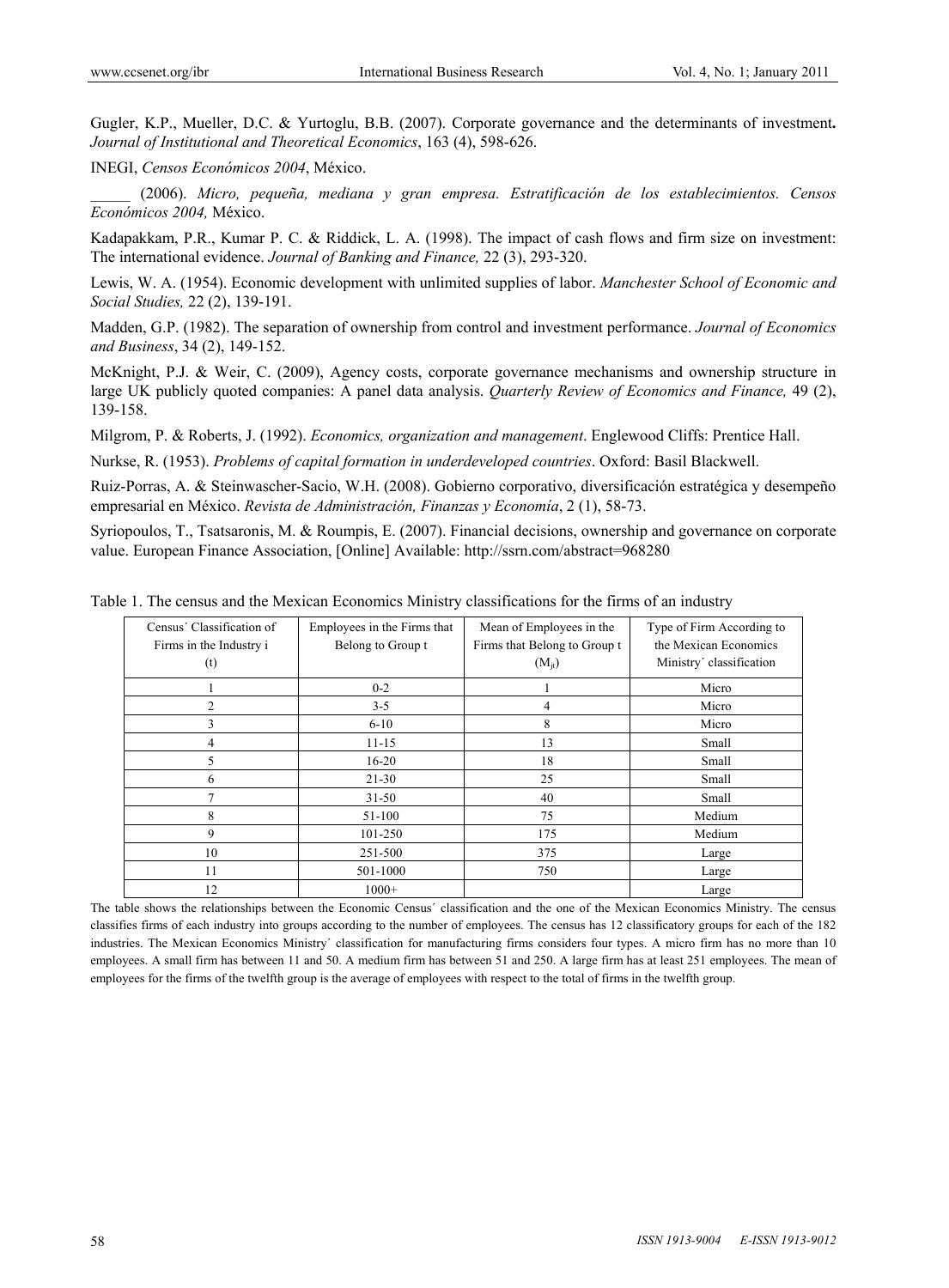| Variables (Indexes)      | Measures                                                    | Indicator of the census                                          |  |  |  |
|--------------------------|-------------------------------------------------------------|------------------------------------------------------------------|--|--|--|
|                          | Dependent variable                                          |                                                                  |  |  |  |
| Investment               | Gross fixed capital formation<br>Fixed capital expenditures |                                                                  |  |  |  |
|                          |                                                             | (Value of the fixed assets bought minus the value of the fixed   |  |  |  |
|                          |                                                             | assets sold)                                                     |  |  |  |
| Independent Variables    |                                                             |                                                                  |  |  |  |
| Ownership                | Ownership index                                             | Ratio<br>of<br>relatives<br>other<br>employees<br>and<br>owners. |  |  |  |
|                          |                                                             | non-remunerated to total employees                               |  |  |  |
| Management               | Management index                                            | Ratio of management employees to remunerated employees           |  |  |  |
| Operating-expenses ratio | Agency costs 1                                              | Ratio of operating expenses to annual sales                      |  |  |  |
| Asset-utilization ratio  | Agency costs 2                                              | Ratio of annual sales to total assets                            |  |  |  |
|                          |                                                             |                                                                  |  |  |  |
|                          |                                                             | Econometric control variables                                    |  |  |  |
| Investment opportunities | Ratio of output to capital                                  | Ratio of production value to fixed capital stock                 |  |  |  |
| Cash flow                | Earnings                                                    | Net earnings                                                     |  |  |  |
| Firm size                | Fixed assets                                                | Total value of fixed assets                                      |  |  |  |

The table shows the variables and indicators used in the econometric assessments. The dependent variable is investment. The independent variables aim to capture the main features of the ownership and control structures. The table includes the definitions of the variables according to the Economic Census of INEGI (Mexican Bureau of Statistics).

|  |  |  |  |  |  |  | Table 3. Correlations between the agency cost variables and between the ownership and management indexes |
|--|--|--|--|--|--|--|----------------------------------------------------------------------------------------------------------|
|--|--|--|--|--|--|--|----------------------------------------------------------------------------------------------------------|

| Firm Size | Correlations between agency cost variables | Correlations between ownership and management |
|-----------|--------------------------------------------|-----------------------------------------------|
|           |                                            | variables                                     |
| Micro     | 0.0474                                     | $0.1506**$                                    |
|           | (0.526)                                    | (0.0431)                                      |
| Small     | 0.0858                                     | $0.7148***$                                   |
|           | (0.2509)                                   | (0.0000)                                      |
| Medium    | $-0.0842$                                  | $0.301***$                                    |
|           | (0.2651)                                   | (0.0000)                                      |
| Large     | $-0.0881$                                  | $0.2719***$                                   |
|           | (0.2503)                                   | (0.0003)                                      |

The estimations use pairwise correlations. The agency cost variables include the asset-utilization and operating-expenses ratios. The ownership and management variables include the ratio of owners to total employees and the ratio of managers to total remunerated employees. Significance levels are given in parenthesis. One, two and three asterisks indicate significance levels of 10, 5 and 1 percent respectively.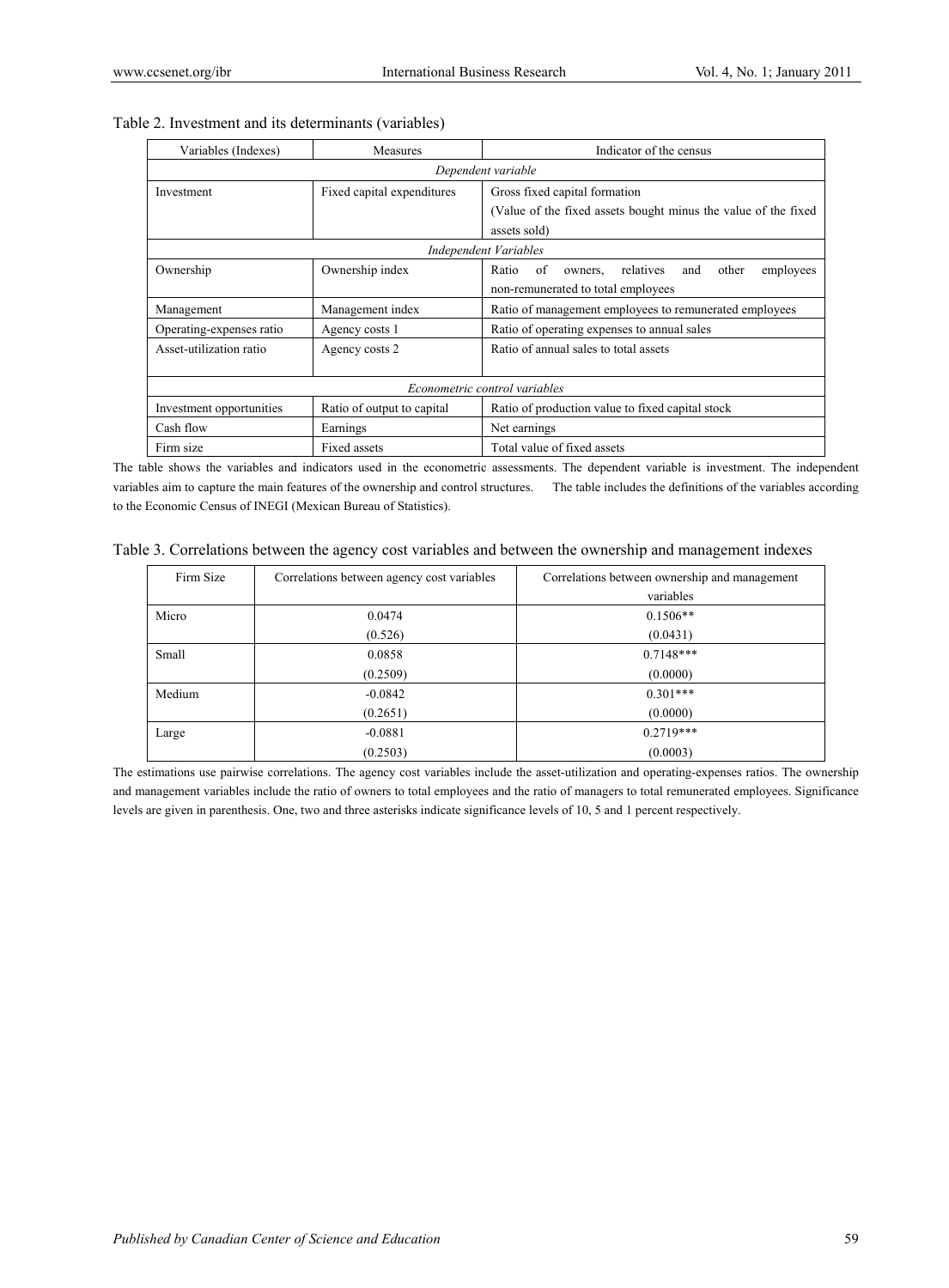| Firm size                | Micro                 | Small      | Medium     | Large      |
|--------------------------|-----------------------|------------|------------|------------|
|                          | Regression indicators |            |            |            |
| Ownership                | $0.45***$             | $-0,10$    | $-0.07$    | $-0.06$    |
|                          | (3.21)                | $(-1.12)$  | $(-1.15)$  | $(-1.02)$  |
| Management               | $-0.49***$            | $0.48***$  | 0.17       | 0.20       |
|                          | $(-4.32)$             | (2.90)     | (0.66)     | (1.20)     |
| Operating-expenses ratio | $0.43**$              | 0.30       | $0.84**$   | $0.67*$    |
|                          | (2.28)                | (1.10)     | (1.98)     | (1.91)     |
| Asset-utilization ratio  | $0.01*$               | 0.002      | 0.002      | 0.002      |
|                          | (1.88)                | (0.31)     | (0.22)     | (0.22)     |
| Investment opportunities | $-0.01$               | $0.48***$  | $-0.07$    | $0.67***$  |
|                          | $(-0.05)$             | (2.68)     | $(-0.29)$  | (3.18)     |
| Cash flor                | $0.31***$             | 0.01       | $0.30***$  | $0.13*$    |
|                          | (2.83)                | (0.06)     | (3.30)     | (1.85)     |
| Size                     | $0.48***$             | $1.09***$  | $0.66***$  | $0.83***$  |
|                          | (3.79)                | (9.41)     | (5.76)     | (9.25)     |
| Constant                 | $-5.40***$            | $-9.93***$ | $-4.52**$  | $-4.37***$ |
|                          | $(-4.75)$             | $(-7.09)$  | $(-2.52)$  | $(-3.77)$  |
| Observations             | 181                   | 181        | 177        | 172        |
| F                        | 133.21***             | 103.82***  | $36.27***$ | 92.76***   |
| Prob > F                 | 0.00                  | 0.00       | 0.00       | 0.00       |
| $R^2$                    | 0.84                  | 0.81       | 0.60       | 0.80       |
| Jarque-Bera              | 3.25                  | 2.86       | 1.99       | 1.34       |
| $Prob > \chi^2$          | 0.14                  | 0.16       | 0.21       | 0.35       |
| Breusch-Pagan            | 5.61                  | 2.09       | 4.51       | 0.68       |
| Prob $> \chi^2$          | 0.17                  | 0.33       | 0.24       | 0.40       |

Table 4. Investment decisions and ownership and control structure in Mexican manufacturing firms (OLS regressions – Regressions that include all the independent variables)

The dependent variable is investment. The t-statistics are given in parenthesis. One, two and three asterisks indicate significance levels of 10, 5 and 1 percent respectively.

|                                                                                   |  |  |  |  |  |  |  |  |  | Table 5. Investment decisions and ownership and control structure in Mexican manufacturing firms (OLS |  |  |
|-----------------------------------------------------------------------------------|--|--|--|--|--|--|--|--|--|-------------------------------------------------------------------------------------------------------|--|--|
| regressions – Regressions that include the ownership and management determinants) |  |  |  |  |  |  |  |  |  |                                                                                                       |  |  |

| Firm size                | Micro                 | Small       | Medium    | Large      |
|--------------------------|-----------------------|-------------|-----------|------------|
|                          | Regression indicators |             |           |            |
| Ownership                | $0.53***$             | $-0.09$     | $-0.09$   | $-0.08$    |
|                          | (3.82)                | $(-1.02)$   | $(-1.60)$ | $(-1.33)$  |
| Management               | $-0.42***$            | $0.55***$   | 0.35      | $0.28*$    |
|                          | $(-3.74)$             | (3.63)      | (1.46)    | (1.79)     |
| Investment opportunities | $-0.02$               | $0.55***$   | $-0.11$   | $0.71***$  |
|                          | $(-0.13)$             | (3.22)      | $(-0.46)$ | (3.35)     |
| Cash flor                | $0.21**$              | $-0.07$     | $0.22***$ | 0.05       |
|                          | (2.10)                | $(-0.91)$   | (2.68)    | (0.83)     |
| Size                     | $0.57***$             | $1.15***$   | $0.69***$ | $0.85***$  |
|                          | (4.76)                | (11.74)     | (6.12)    | (9.38)     |
| Constant                 | $-5.81***$            | $-10.23***$ | $-4.19**$ | $-3.65***$ |
|                          | $(-5.26)$             | $(-7.59)$   | $(-2.33)$ | $(-3.34)$  |
| Observations             | 181                   | 181         | 177       | 172        |
| F                        | $177.53***$           | $145.62***$ | 49.43***  | 127.69***  |
| Prob > F                 | 0.00                  | 0.00        | 0.00      | 0.00       |
| $R^2$                    | 0.84                  | 0.81        | 0.59      | 0.79       |
| Jarque-Bera              | 3.55                  | 2.96        | 2.29      | 1.47       |
| Prob > $\chi^2$          | 0.13                  | 0.15        | 0.20      | 0.25       |
| Breusch-Pagan            | 7.12                  | 1.72        | 4.17      | 0.70       |
| Prob $> \chi^2$          | 0.15                  | 0.39        | 0.27      | 0.40       |

The dependent variable is investment. The t-statistics are given in parenthesis. One, two and three asterisks indicate significance levels of 10, 5 and 1 percent respectively.